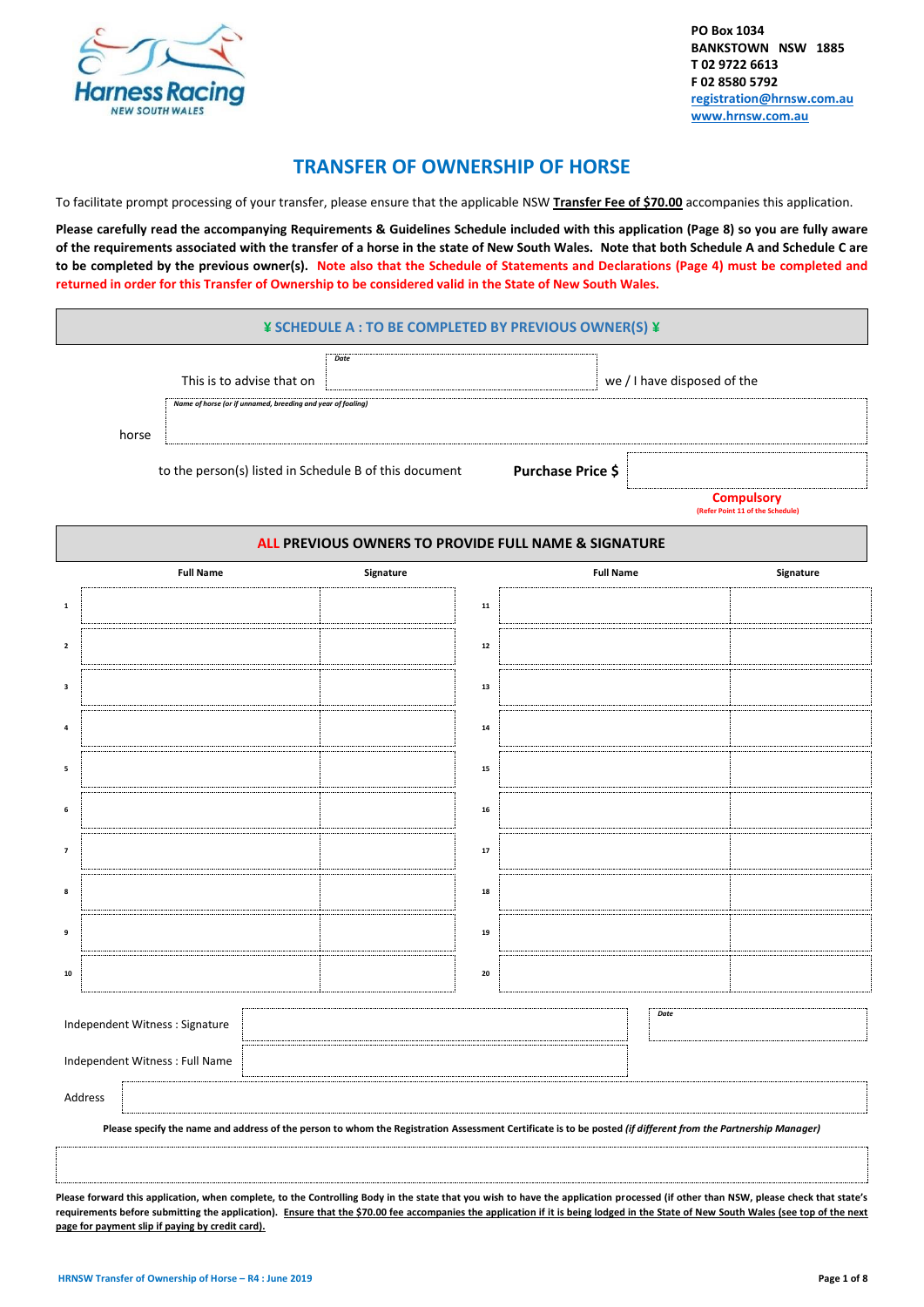| <b>CREDIT CARD PAYMENT OPTION (VISA OR MASTERCARD ONLY)</b> |                                             |  |  |  |                       |  |  |         |
|-------------------------------------------------------------|---------------------------------------------|--|--|--|-----------------------|--|--|---------|
| Card Number:<br>Expiry Date:                                | CVV (3 digit value printed on back of card) |  |  |  |                       |  |  | \$70.00 |
| Cardholders Name:                                           | Cardholders Signature:                      |  |  |  |                       |  |  |         |
| <b>Assigned Customer Code</b>                               |                                             |  |  |  | <b>Invoice Number</b> |  |  |         |
|                                                             |                                             |  |  |  |                       |  |  |         |

### **SCHEDULE B : TO BE COMPLETED NEW OWNER(S)**

DECLARATION: This is to certify that I/we have acquired the horse described herein and I/we agree to abide by the Rules and Regulations of Harness Racing. I/we declare that I/we are **over the age of 18 years** and that I/we are the only person(s) whom have any interest whatsoever in this horse and I/we further declare that all particulars contained within this application are true and correct.

Note that the first named person will be regarded as the **Partnership Manager** for racing purposes and all prize money will be paid into one nominated bank account.

| TO BE COMPLETED FOR EACH PART OWNER (IN BLOCK LETTERS) - MAXIMUM OF TWENTY (20) INDIVIDUALS |                    |                      |           |               |  |                    |
|---------------------------------------------------------------------------------------------|--------------------|----------------------|-----------|---------------|--|--------------------|
| 1) Surname or Registered Name (Partnership Manager)                                         | <b>Given Names</b> |                      |           | Date of Birth |  | % Ownership        |
| Address                                                                                     |                    |                      |           | Post Code     |  | Primary Contact No |
| email address                                                                               |                    | Customer Code        | SIGNATURE |               |  |                    |
|                                                                                             |                    |                      |           |               |  |                    |
| 2) Surname                                                                                  | <b>Given Names</b> |                      |           | Date of Birth |  | % Ownership        |
| Address                                                                                     |                    |                      |           | Post Code     |  | Primary Contact No |
|                                                                                             |                    |                      |           |               |  |                    |
| email address                                                                               |                    | <b>Customer Code</b> | SIGNATURE |               |  |                    |
| 3) Surname                                                                                  | <b>Given Names</b> |                      |           | Date of Birth |  | % Ownership        |
| Address                                                                                     |                    |                      |           | Post Code     |  | Primary Contact No |
| email address                                                                               |                    | Customer Code        | SIGNATURE |               |  |                    |
|                                                                                             |                    |                      |           |               |  |                    |
| 4) Surname                                                                                  | <b>Given Names</b> |                      |           | Date of Birth |  | % Ownership        |
| Address                                                                                     |                    |                      |           | Post Code     |  | Primary Contact No |
| email address                                                                               |                    | <b>Customer Code</b> | SIGNATURE |               |  |                    |
|                                                                                             |                    |                      |           |               |  |                    |
| 5) Surname                                                                                  | <b>Given Names</b> |                      |           | Date of Birth |  | % Ownership        |
| Address                                                                                     |                    |                      |           | Post Code     |  | Primary Contact No |
| email address                                                                               |                    | <br>Customer Code    | SIGNATURE |               |  |                    |
| 6) Surname                                                                                  | <b>Given Names</b> |                      |           | Date of Birth |  | % Ownership        |
|                                                                                             |                    |                      |           |               |  |                    |
| Address                                                                                     |                    |                      |           | Post Code     |  | Primary Contact No |
| email address                                                                               |                    | <b>Customer Code</b> | SIGNATURE |               |  |                    |
| 7) Surname                                                                                  | <b>Given Names</b> |                      |           | Date of Birth |  | % Ownership        |
| Address                                                                                     |                    |                      |           | Post Code     |  | Primary Contact No |
|                                                                                             |                    |                      |           |               |  |                    |
| email address                                                                               |                    | Customer Code        | SIGNATURE |               |  |                    |
| 8) Surname                                                                                  | <b>Given Names</b> |                      |           | Date of Birth |  | % Ownership        |
| Address                                                                                     |                    |                      |           | Post Code     |  | Primary Contact No |
|                                                                                             |                    | Customer Code        |           |               |  |                    |
| email address                                                                               |                    |                      | SIGNATURE |               |  |                    |
|                                                                                             |                    |                      |           |               |  |                    |

| <b>Independent Witness Signature</b> | <b>Witness Name</b> | Date             |
|--------------------------------------|---------------------|------------------|
| <b>Address</b>                       |                     | <b>Post Code</b> |

L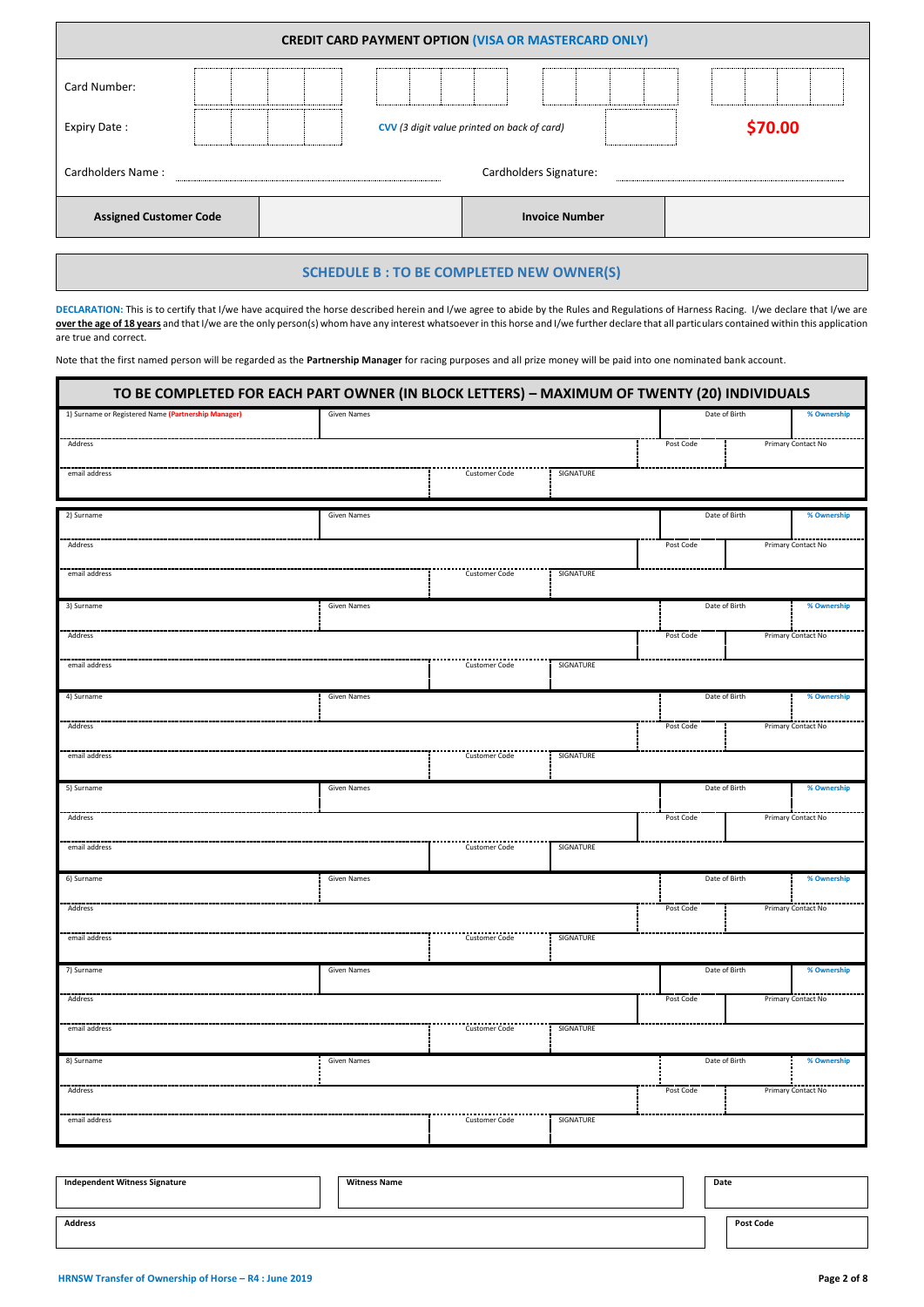| 9) Surname                           | Given Names         |                           |           |           | Date of Birth    | % Ownership        |
|--------------------------------------|---------------------|---------------------------|-----------|-----------|------------------|--------------------|
| Address                              |                     |                           |           | Post Code |                  | Primary Contact No |
| email address                        |                     | Customer Code             | SIGNATURE |           |                  |                    |
| 10) Surname                          | Given Names         |                           |           |           | Date of Birth    | % Ownership        |
| Address                              |                     |                           |           | Post Code |                  | Primary Contact No |
| email address                        |                     | <b>Customer Code</b>      | SIGNATURE |           |                  |                    |
| 11) Surname                          | <b>Given Names</b>  |                           |           |           | Date of Birth    | % Ownership        |
| Address                              |                     |                           |           | Post Code |                  | Primary Contact No |
| email address                        |                     | <b>Customer Code</b>      | SIGNATURE |           |                  |                    |
| 12) Surname                          | Given Names         |                           |           |           | Date of Birth    | % Ownership        |
| Address                              |                     |                           |           | Post Code |                  | Primary Contact No |
| email address                        |                     | <b>Customer Code</b>      | SIGNATURE |           |                  |                    |
| 13) Surname                          | <b>Given Names</b>  |                           |           |           | Date of Birth    | % Ownership        |
| Address                              |                     |                           |           | Post Code |                  | Primary Contact No |
| email address                        |                     | <b>Customer Code</b>      | SIGNATURE |           |                  |                    |
| 14) Surname                          | Given Names         |                           |           |           | Date of Birth    | % Ownership        |
| Address                              |                     |                           |           | Post Code |                  | Primary Contact No |
| email address                        |                     | <b>Customer Code</b>      | SIGNATURE |           |                  |                    |
| 15) Surname                          | <b>Given Names</b>  |                           |           |           | Date of Birth    | % Ownership        |
| Address                              |                     |                           |           | Post Code |                  | Primary Contact No |
| email address                        |                     | Customer Code             | SIGNATURE |           |                  |                    |
| 16) Surname                          | <b>Given Names</b>  |                           |           |           | Date of Birth    | % Ownership        |
| Address                              |                     |                           |           | Post Code |                  | Primary Contact No |
| email address                        |                     | <b>Customer Code</b>      | SIGNATURE |           |                  |                    |
| 17) Surname                          | <b>Given Names</b>  |                           |           |           | Date of Birth    | % Ownership        |
| Address                              |                     |                           |           | Post Code |                  | Primary Contact No |
| email address                        |                     | .<br><b>Customer Code</b> | SIGNATURE |           |                  |                    |
| 18) Surname                          | <b>Given Names</b>  |                           |           |           | Date of Birth    | % Ownership        |
| Address                              |                     |                           |           | Post Code |                  | Primary Contact No |
| email address                        |                     | .<br>Customer Code        | SIGNATURE |           |                  |                    |
| 19) Surname                          | <b>Given Names</b>  |                           |           |           | Date of Birth    | % Ownership        |
| Address                              |                     |                           |           | Post Code |                  | Primary Contact No |
| email address                        |                     | <b>Customer Code</b>      | SIGNATURE |           |                  |                    |
| 20) Surname                          | Given Names         |                           |           |           | Date of Birth    | % Ownership        |
| Address                              |                     |                           |           | Post Code |                  | Primary Contact No |
| email address                        |                     | <br>Customer Code         | SIGNATURE |           |                  |                    |
| <b>Independent Witness Signature</b> | <b>Witness Name</b> |                           |           |           | Date             |                    |
|                                      |                     |                           |           |           |                  |                    |
| Address                              |                     |                           |           |           | <b>Post Code</b> |                    |
| <b>IMPORTANT NOTE:</b>               |                     |                           |           |           |                  |                    |

- 1) **Partnership Manager** refers to the person whom is elected to nominate and forfeit this horse as well as receive all correspondence and prize money. The Partnership Manager is **NOT** empowered to sign documents on behalf of the other partners;
- 2) This application **must** be submitted to HRNSW within seven (7) days of a change in ownership, or prior to the horse next racing, whichever is earlier;
- 3) Please ensure that **ownership percentages** (marked in **blue** on Pages 2 and 3) are recorded as required and total 100%;
- 4) Note that the recorded details of the new **ownership group** recorded on Pages 2 and 3 must be independently witnessed in the spaces set aside for this purpose.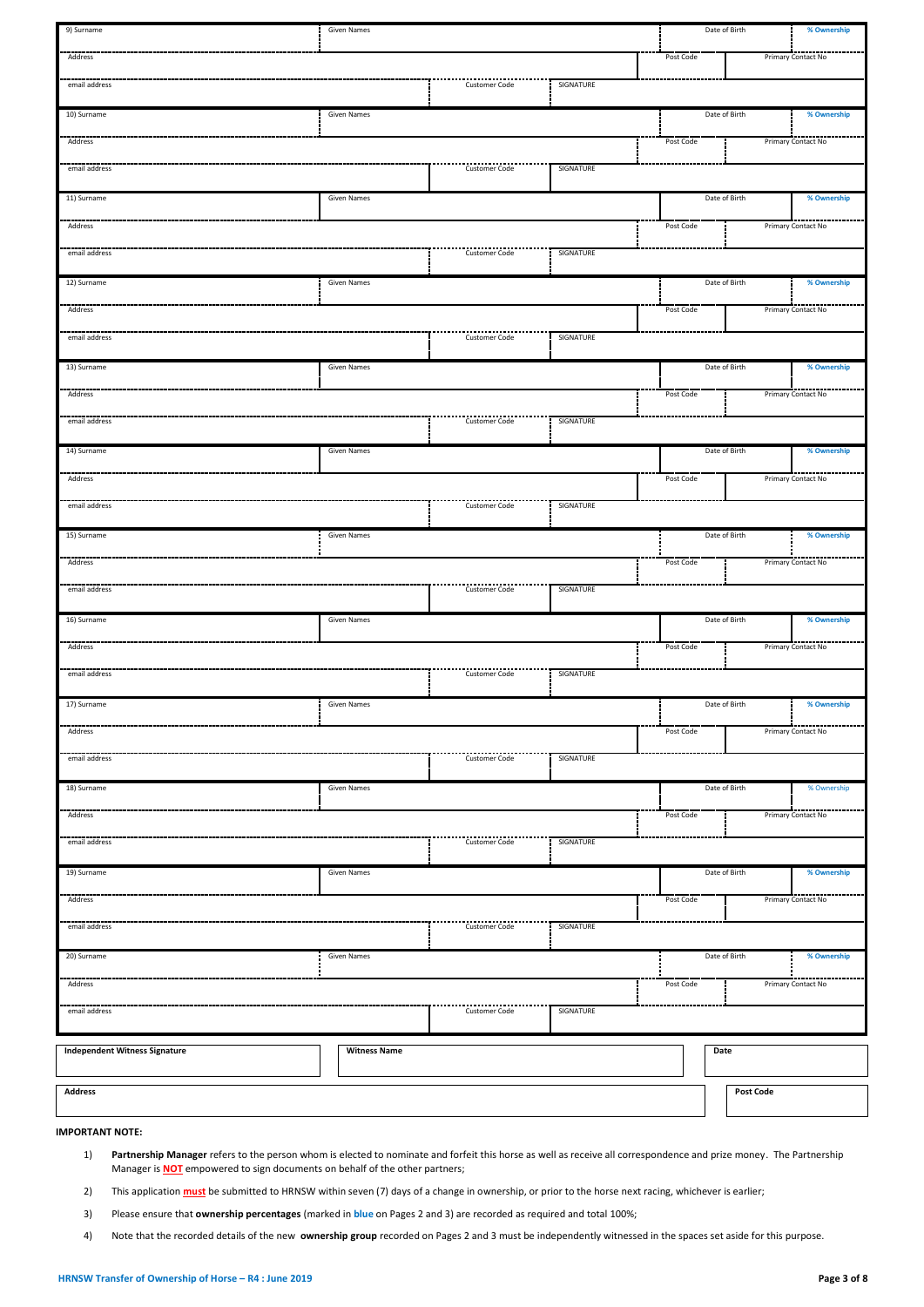### **(COMPULSORY - this schedule MUST be completed and returned to validate this Transfer of Ownership)**

### **PRIVACY STATEMENT – COLLECTION AND DISSEMINATION OF PERSONAL INFORMATION**

Harness Racing NSW (HRNSW) collects personal information from you in this form in order to manage, supervise and assist with your participation in the harness racing industry.

To do this, we may disclose personal information, including financial information, to other persons or organisations, including enforcement bodies, State or Federal Government licencing or compliance authorities, harness racing related associations, harness racing clubs and other racing control bodies.

You do not have to supply the information requested in this form, however; if the information (or any part of it) is not provided, your application may be declined. By completing and submitting this application, and any supporting documentation, you authorise HRNSW to collect, use and disclose information about you for the purposes described above. In most cases, you can gain access to your personal information and request that corrections be made to it, if necessary.

**If you do not wish to have information provided herein to be disseminated as discussed above, you MUST tick the box to the right and sign the bottom of this form page accordingly.** 

#### **GST INFORMATION AND DECLARATIONS**

By completing and signing the attached Transfer of Ownership of Horse application, I/we notify and declare that I/we am/are registered for GST or an ABN or as a Hobbyist, as shown herein.

I/we will notify the appropriate State Controlling Body if I/we cease to be registered for GST or for an ABN.

The appropriate State Controlling Body is registered for GST and will notify me/us if it ceases to be registered. The appropriate State Controlling Body will indemnify me/us for any liability for GST or penalty that may arise from an understatement of the GST payable on any supply for which it issues a Recipient Created Tax Invoice (RCTI).

This information may be disseminated to controlling bodies in other States to facilitate payment of prize money.

#### **HOBBYIST DECLARATION**

If you have indicated that you are a "Hobbyist", you are confirming that you are a Genuine Hobbyist whom is not able to claim a credit for GST paid on your Harness Racing purchases.

If you wish to be able to claim back GST you pay on your purchases, you should register for GST with an Australian Business Number (ABN).

This declaration is only available to individuals or partnerships/syndicates (the majority of whose members are individuals) under Section 12- 190(6) of the Taxation Administration Act 1953 – not companies, trusts or other entities.

- 1. I/we understand that under the New Tax System if I/we am/are a Hobbyist participant in Harness Racing, I/we will be unable to claim input tax credit ("refund") for Goods & Services Tax ("GST") that I/we pay on my/our purchases;
- 2. I/we declare that my/our supply of horses for Harness Racing is an activity done as a private recreational pursuit or hobby, or is wholly of a private or domestic nature for me/us, or
- 3. I/we declare that my/our supply of horses for Harness Racing is undertaken without reasonable expectation of a profit. I/we am/are not carrying out an enterprise, as set out in the GST Legislation;
- 4. Should any of these circumstances change, I/we will advise the appropriate State Controlling body immediately.

As the nominated Partnership Manager of the Standardbred horse specified within this Transfer of Ownership, I hereby acknowledge that I have read and fully understand the Statements and Declarations made herein and affix my signature below as my confirmation of this understanding.

| <b>Full Name (Partnership Manager)</b> | <b>Signature (Partnership Manager)</b> | <b>Date</b> |
|----------------------------------------|----------------------------------------|-------------|
|                                        |                                        |             |
|                                        |                                        |             |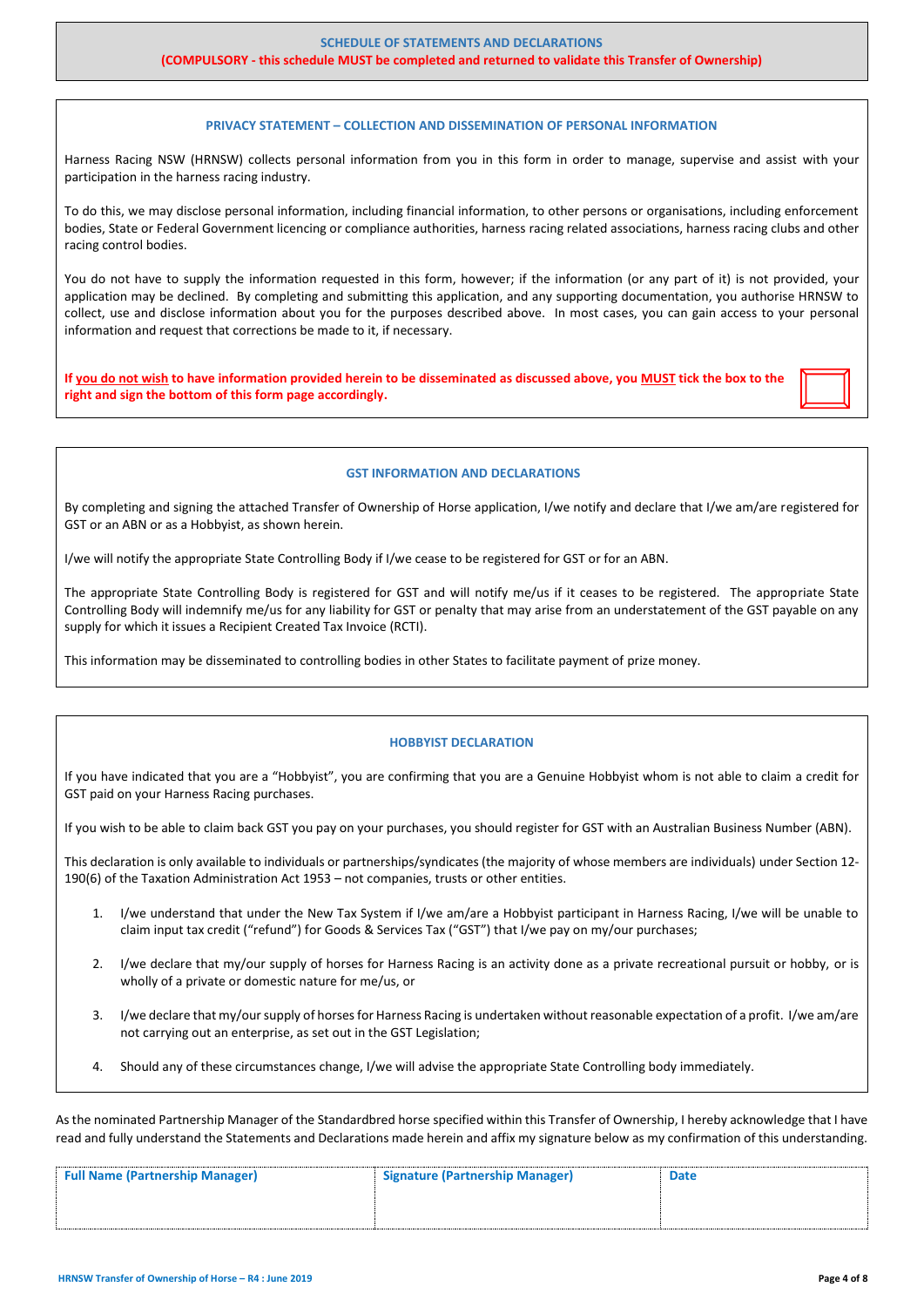

## **GST / LEGAL STATUS OF NEW OWNER(S) & PRIZEMONEY BANKING DETAILS**

|                                                                                              |  | <b>YES</b> $\begin{array}{ c c c c c }\n\hline\n\end{array}$ Go to $\begin{array}{ c c c c }\n\hline\n\end{array}$ below |
|----------------------------------------------------------------------------------------------|--|--------------------------------------------------------------------------------------------------------------------------|
| 1) Are you or your partnership group a single entity for GST purposes? (tick as appropriate) |  |                                                                                                                          |
|                                                                                              |  | <b>NO</b> $\Big $ Go to $\Big  B \Big $ below                                                                            |

*NOTE: a single entity includes: a Single Person, Incorporated Company, Partnership for tax purposes or a group of all Hobbyist owners. If you are uncertain with respect to how to respond to this question, it is recommended that you consult your accountant or financial advisor for appropriate advice*

 **A)** If you responded **YES** to the above question, please provide your GST status and/or your Ownership Groups GST status (GST REGISTERED or HOBBYIST).

| <b>HOBBYIST?</b>    |  |
|---------------------|--|
| $(n$ lease tick $)$ |  |

**GST REGISTERED?** (please tick)

 **ABN** (if applicable)

**B)** If you responded **NO** to the above question, you are be required to provide the GST status of each individual part owner in the ownership boxes below:

| <b>NAME OF NEW OWNER(S)</b> | <b>GST STATUS (PLEASE TICK)</b>   | <b>ABN</b> (IF APPLICABLE) |
|-----------------------------|-----------------------------------|----------------------------|
| 1)                          | Hobbyist<br><b>GST Registered</b> |                            |
| 2)                          | Hobbyist<br><b>GST Registered</b> |                            |
| 3)                          | Hobbyist<br><b>GST Registered</b> |                            |
| 4)                          | Hobbyist<br><b>GST Registered</b> |                            |
| 5)                          | Hobbyist<br><b>GST Registered</b> |                            |
| 6)                          | Hobbyist<br><b>GST Registered</b> |                            |
| 7)                          | Hobbyist<br><b>GST Registered</b> |                            |
| 8)                          | Hobbyist<br><b>GST Registered</b> |                            |
| 9)                          | Hobbyist<br><b>GST Registered</b> |                            |
| 10)                         | Hobbyist<br><b>GST Registered</b> |                            |

**If there are more than ten (10) part owners associated with the new ownership, please continue recording information on the following page**

# **PRIZEMONEY BANKING DETAILS**

**THIS SECTION MUST BE COMPLETED TO FACILITATE THE PAYMENT OF PRIZEMONEY TO YOU**

 An Australian bank account (overseas bank accounts cannot be used for payments made by Harness Racing NSW) is required to facilitate the payment of prize monies. By signing the Transfer of Ownership application, all part owners indicate their respective acceptance of prize monies being deposited into the bank account stated below. It is recommended that this section be completed as bank account details associated with existing or similarly structured partnership groups are not automatically updated when a Customer Code is created to accommodate a new or varied group of owners. Note that amounts owed to Harness Racing NSW relating to race fees will be automatically offset each Stakes Run. Online statements associated with this partnership can be accessed via the HRNSW website by the Partnership Manager upon application to the Harness Racing NSW Finance Team.

| Name In Which The Account Is Held                     |        |             |
|-------------------------------------------------------|--------|-------------|
| <b>Banking Institution</b>                            | Branch |             |
| <b>BSB No</b><br><b>Account No</b><br>۰               | ۰.     |             |
| <b>Customer Code</b>                                  | Horse  |             |
| HRNSW Transfer of Ownership of Horse - R4 : June 2019 |        | Page 5 of 8 |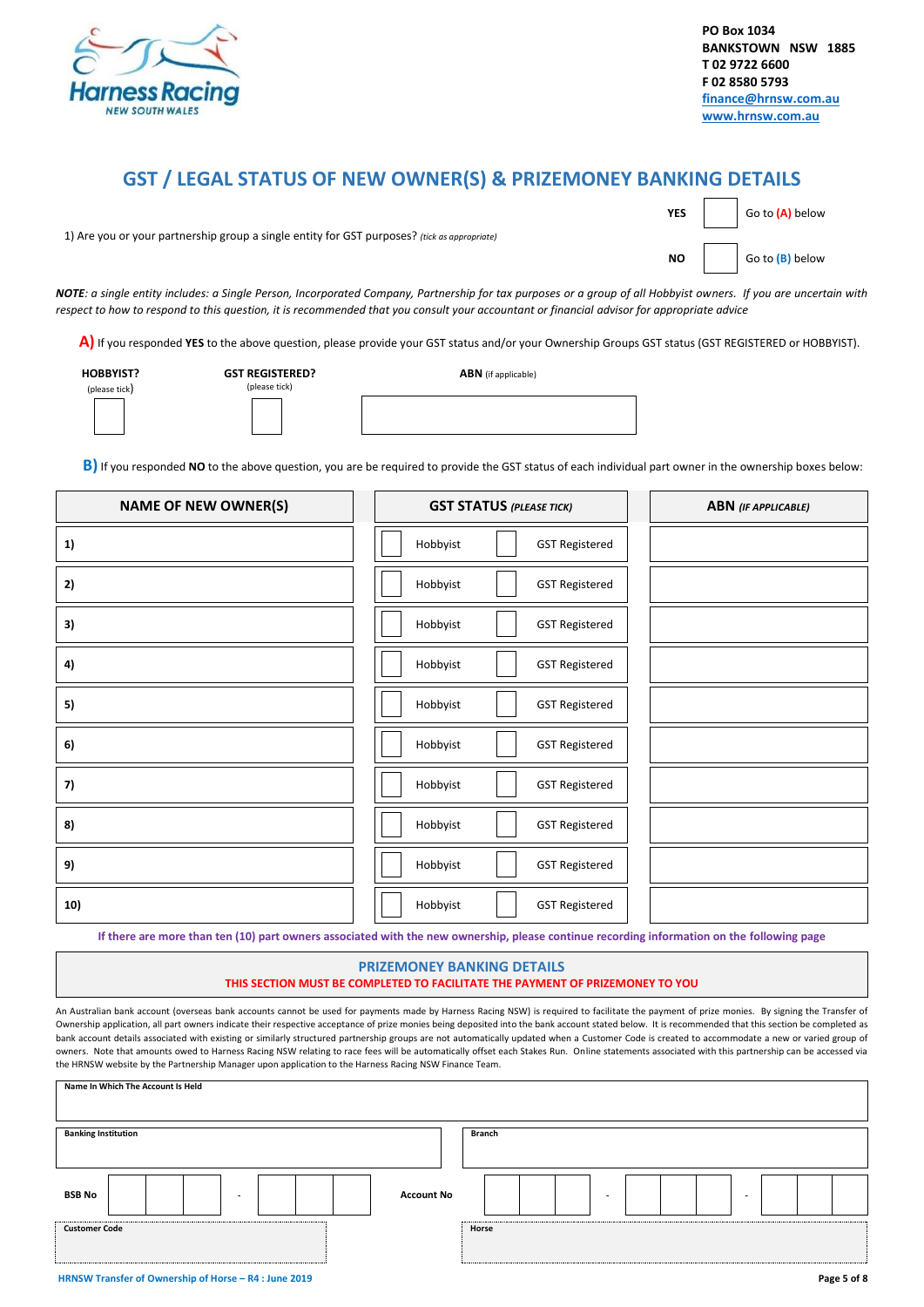

**PO Box 1034 BANKSTOWN NSW 1885 T 02 9722 6600 F 02 8580 5793 [finance@hrnsw.com.au](mailto:finance@hrnsw.com.au) [www.hrnsw.com.au](http://www.hrnsw.com.au/)**

# **GST / LEGAL STATUS OF NEW OWNER(S)**

### **(continued from previous page)**

| <b>NAME OF NEW OWNER(S)</b> | <b>GST STATUS (PLEASE TICK)</b>   | <b>ABN</b> (IF APPLICABLE) |
|-----------------------------|-----------------------------------|----------------------------|
| 11)                         | Hobbyist<br><b>GST Registered</b> |                            |
| 12)                         | Hobbyist<br><b>GST Registered</b> |                            |
| 13)                         | Hobbyist<br><b>GST Registered</b> |                            |
| 14)                         | Hobbyist<br><b>GST Registered</b> |                            |
| 15)                         | Hobbyist<br><b>GST Registered</b> |                            |
| 16)                         | Hobbyist<br><b>GST Registered</b> |                            |
| 17)                         | Hobbyist<br><b>GST Registered</b> |                            |
| 18)                         | Hobbyist<br><b>GST Registered</b> |                            |
| 19)                         | Hobbyist<br><b>GST Registered</b> |                            |
| 20)                         | Hobbyist<br><b>GST Registered</b> |                            |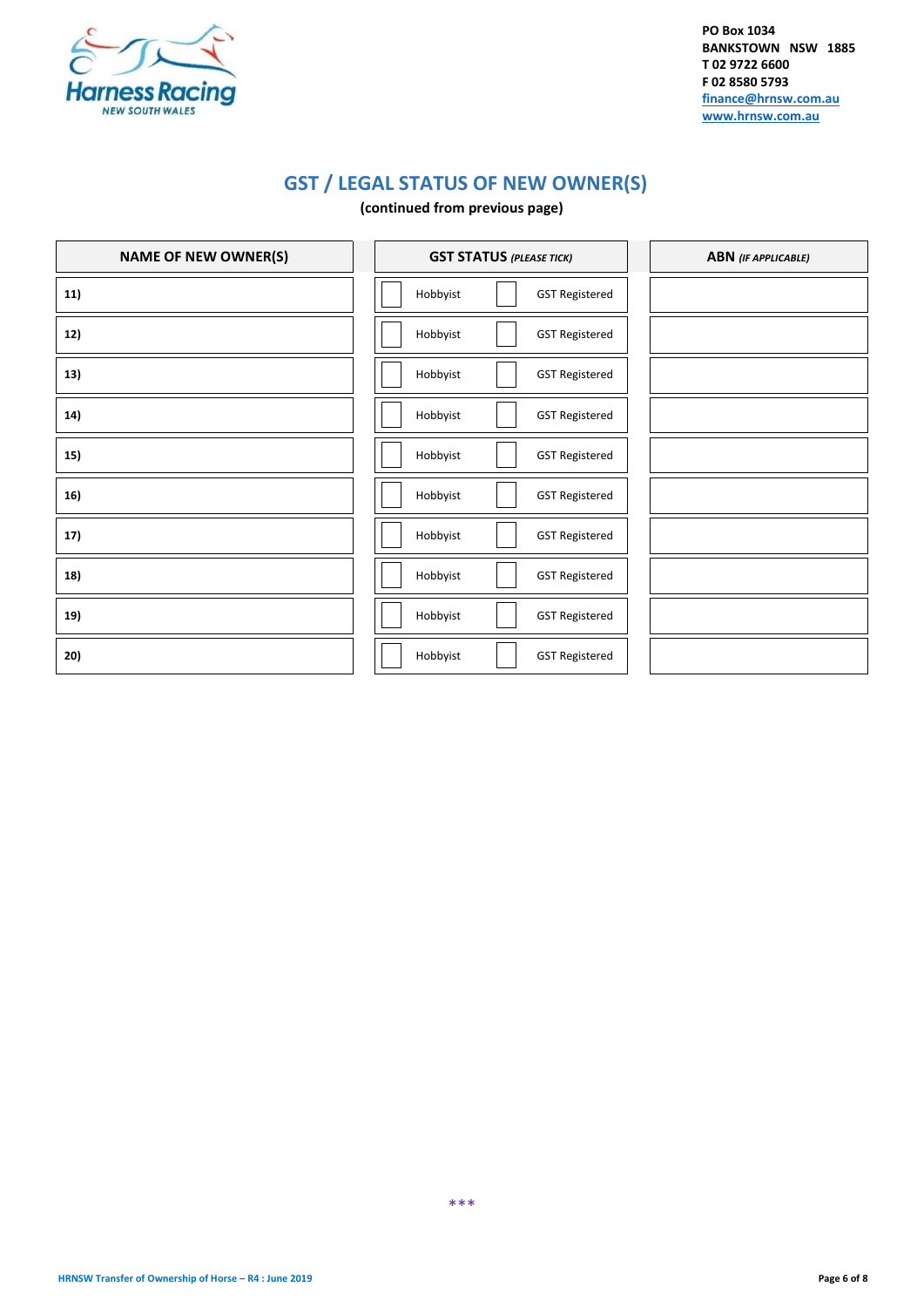

## **NOTIFICATION OF PENDING TRANSFER OF A HORSE**

To avoid any repercussions due to possible delays in the Transfer of Ownership of Horse being submitted to Harness Racing NSW by the new ownership group or subsequently processed upon receipt by Harness Racing NSW, previous owner(s) should protect themselves by completing this form and forwarding (email or fax acceptable) to Harness Racing NSW for processing.

Note that Harness Racing NSW shall, upon receipt of this Notification, cease your ownership of the subject horse as of the date specified herein. New owners should note that, once the previous ownership has been terminated, the horse cannot be nominated for racing until such time as the Transfer of Ownership of Horse is received, approved and processed by Harness Racing NSW.

| This is to advise that the horse :                     |      |           |                                            |
|--------------------------------------------------------|------|-----------|--------------------------------------------|
| Sire:                                                  | Dam: |           |                                            |
| Foaling Date:                                          |      |           |                                            |
| was transferred by me/us on :                          |      |           | and is to be removed from my/our ownership |
| <b>CURRENT OWNERSHIP - PARTNERSHIP MANAGER DETAILS</b> |      |           |                                            |
| Full Name                                              |      |           |                                            |
| Address                                                |      |           |                                            |
| Suburb/Town                                            |      | Post Code | Contact Number                             |
| email address                                          |      |           |                                            |
| <b>NEW OWNERSHIP - PARTNERSHIP MANAGER DETAILS</b>     |      |           |                                            |
| Full Name                                              |      |           |                                            |
| Address                                                |      |           |                                            |
| Suburb/Town                                            |      | Post Code | Contact Number                             |
| email address                                          |      |           |                                            |